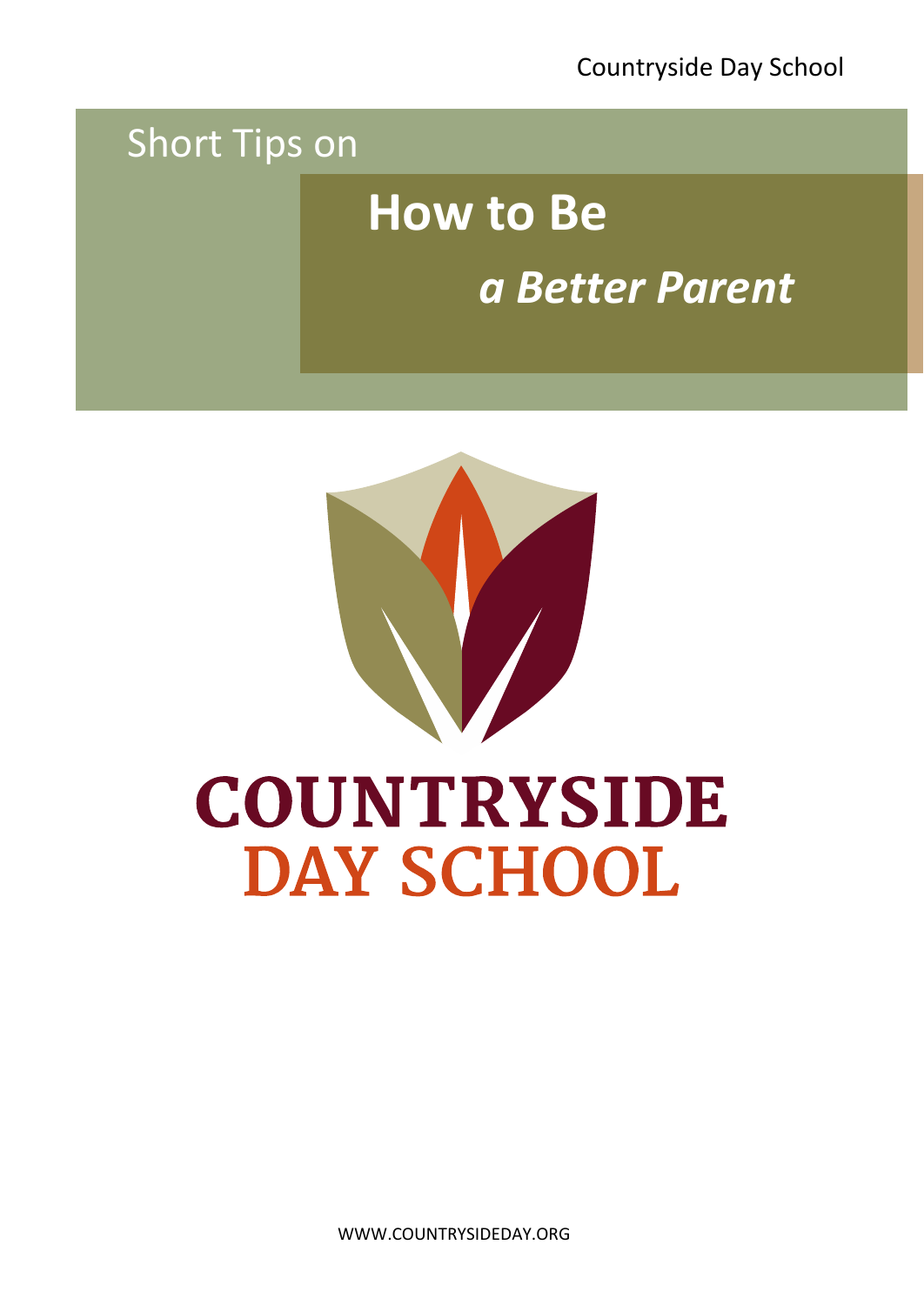**1. Sing and read out loud to your child when you are pregnant.**

A newborn has long-term verbal memory and will be soothed by the songs and books that were habitually heard while in the womb.

#### **2. Take any steps necessary to reduce chronic stress when pregnant.**

Your perceptions of your environment including emotions and behaviors are chemically communicated to your fetus through the placenta. This preprogramming is preparing your child for survival after birth.

#### **3. Prepare for collaborative communication with your newborn.**

Your early relationship with your child directly shapes the development of her brain structure and functions. Be prepared to immediately and consistently respond to signals from your infant. Consider addressing the transformative nature of parenting beforehand. Seek outlets and support for your emotional needs (e.g., social support from partner, friends, mother's club members, therapist, etc.), your physical needs (e.g., alone time, sports, etc.) and your productivity needs (e.g., job, volunteering, hobbies, etc.)

#### **4. Create a home environment that is enticing for the senses and movement.**

The young brain develops these two areas first - first the senses and then movement. Among other things, avoid using devices that inhibit mobility (e.g., crib, high chair, play pen, swing, and activity saucer) because of the importance of independence and movement in your child's developing brain.

Prenatal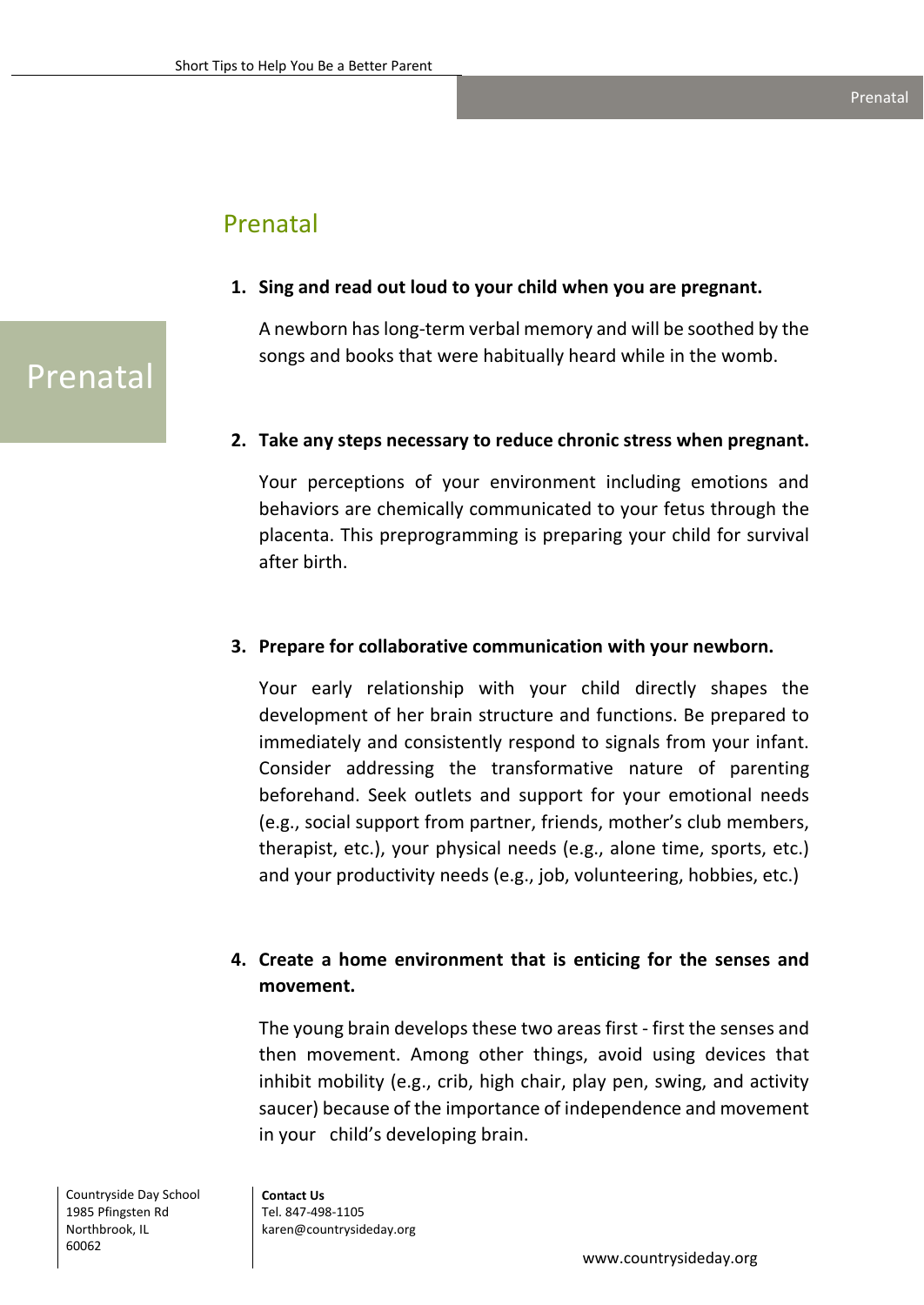#### **5. Set up a nursery that optimizes early learning.**

Remember the importance of consistency and structure in your child's early life and plan the room accordingly to accommodate your child for a whole year. Start the process of creating a nursery by sitting on the floor and observing the space from your child's perspective - note the sounds, lighting, and aesthetics of the room. If you paint the room, choose a soothing color. Instead of opting for murals and wallpaper, place small pictures and paintings at your infant's eye level. Try to avoid clutter and objects that can result in over stimulation.

## Prenatal

Countryside Day School 1985 Pfingsten Rd Northbrook, IL 60062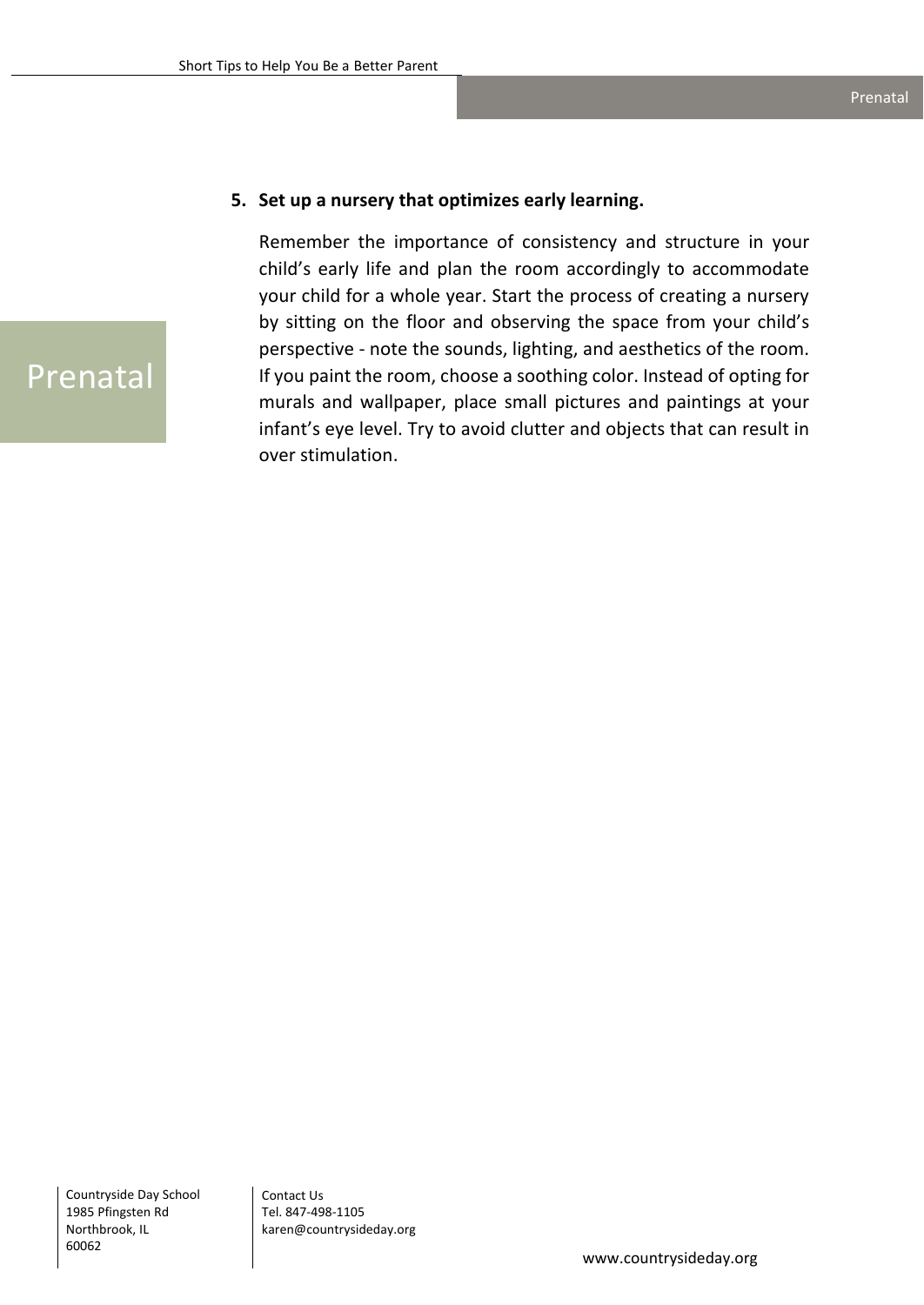### Zero to Six Months

#### **1. Develop consistent daily routines and structure.**

This will allow your child to make sense of his new and complicated world. The predictability of the day-to-day routine (e.g., feeding, sleeping, changing, bathing, etc.) will help your child trust in himself and his surroundings.

#### **2. Honor your child's internal rhythms.**

In particular, try to not wake your sleeping baby. Sleep at this age is very important to the development of your child's mind and body.

#### **3. Use caution in introducing pacifiers because they are habit forming and may not be readily accessible when needed.**

A child's dependency on an object that is habitually in the mouth may inhabit language development and keep your child inwardly focused. Guide your child to his thumb or fingers instead.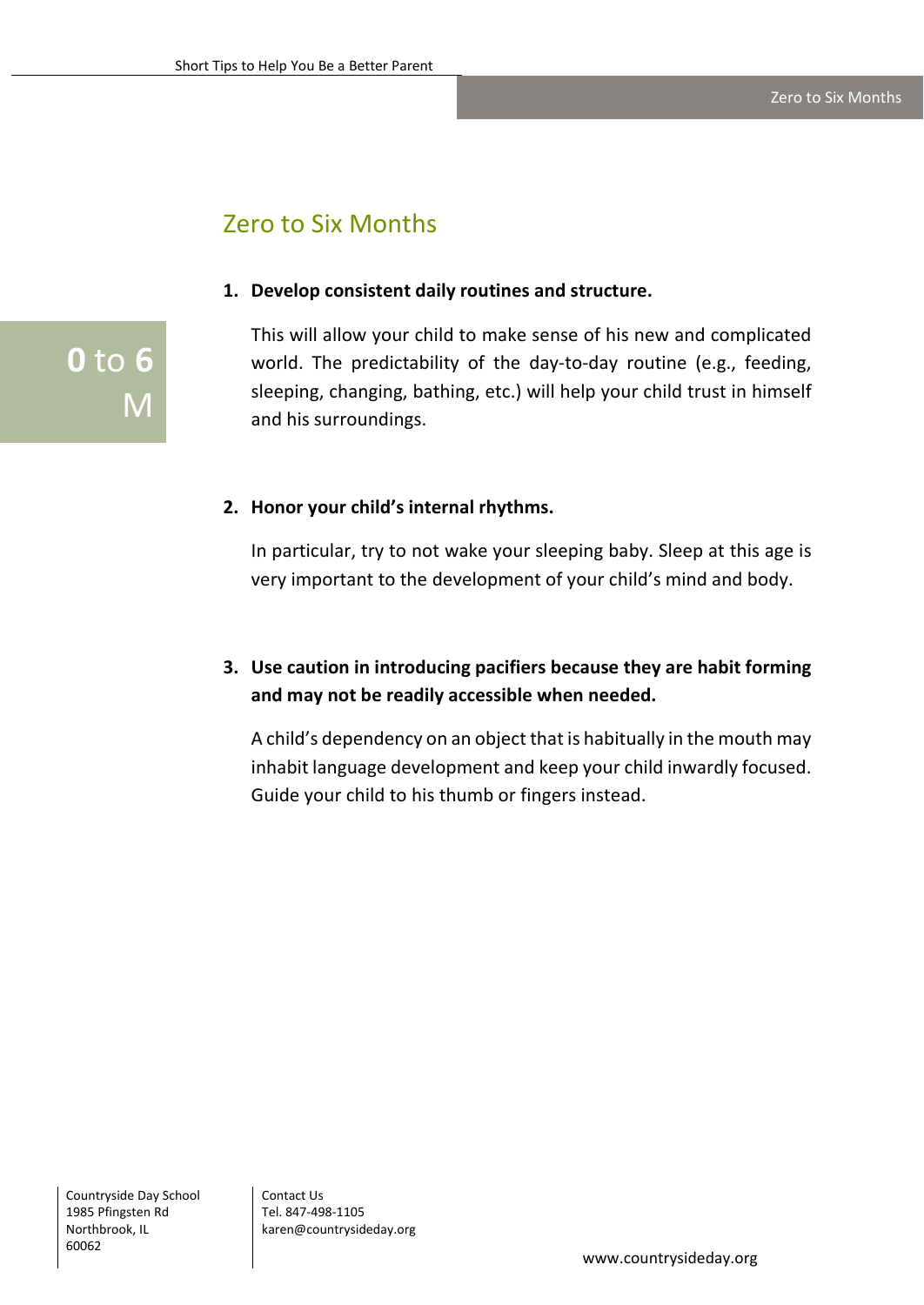#### **4. Breastfeed your child, if at all possible.**

Children benefit from the close, tactile, emotional bond created by breastfeeding. It is important that you make your child the priority during this time. Turn off the television and telephone and be consistent about the place of feeding. The connection you develop during feeding will provide your child with optimism and trust in the world and also serves to strengthen his immune system.

#### **5. Provide "tummy time" for your child twice daily for 15 to 20 minutes.**

Place your child on a comfortable surface and help her roll onto his stomach. This will strengthen her back, arms, and core muscles in preparation for future movement such as crawling and walking.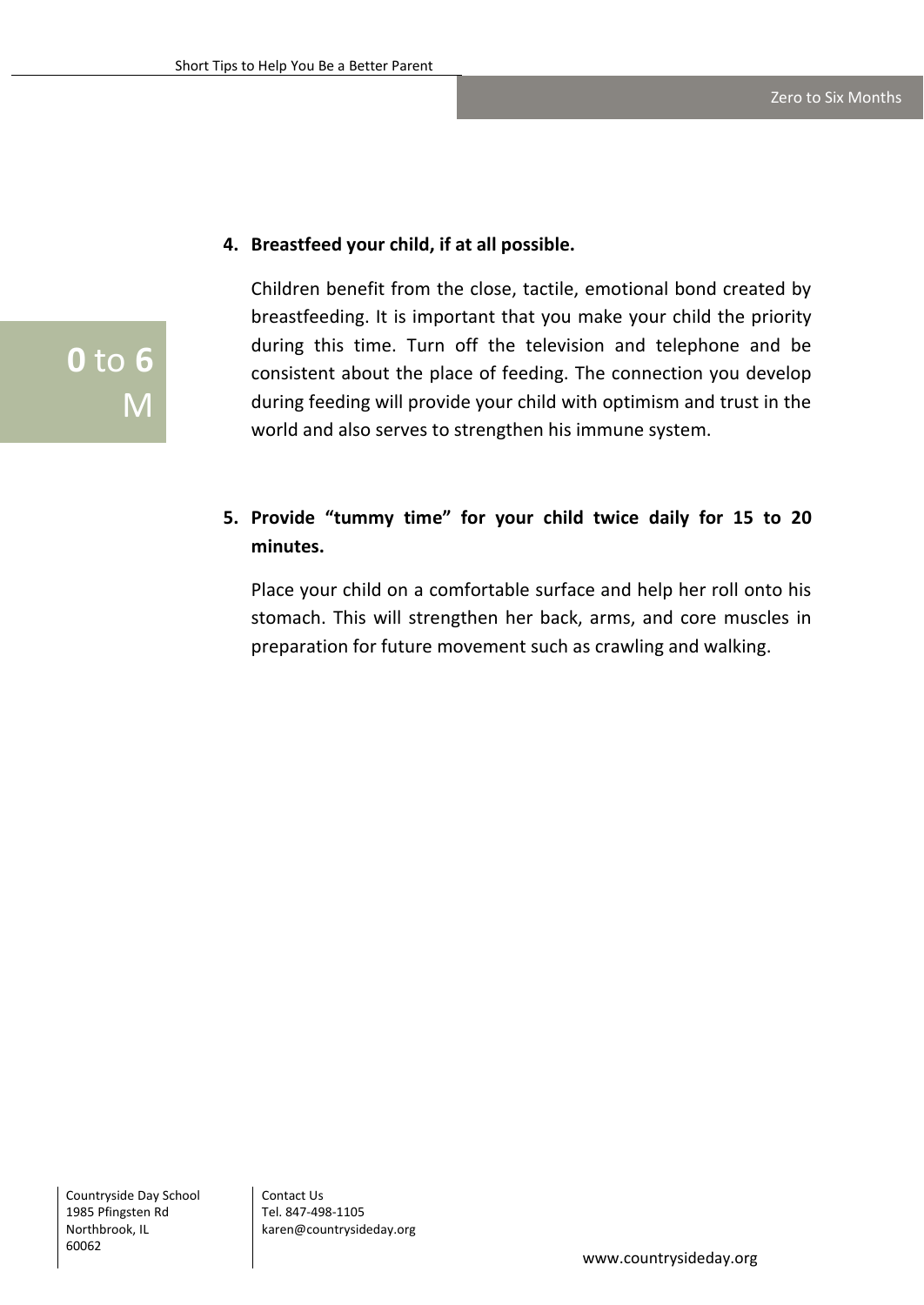### Six to Twelve Months

#### **1. Buy toys that are made of natural materials**

And aid in sensorial and motor development such as those that stack, assemble, and require interaction (versus just allow passive observation).

It is best to avoid toys with lights and music because the brain of a young child cannot process more than one sensory experience at a time.

#### **2. Speak in a clear, kind tone with your child.**

It is important that you look at your child when talking. When your child begins to babble, be responsive to his language but refrain from using baby talk. Babies benefit from singing, early reading (board books), and playing games that resemble the give and take of conversations, such as peek-a-boo.

#### **3. Provide a small chair and table for eating when your child is able to sit up.**

Eating at the table is one of the first steps of independence and the start of the ritual of family meals.

**6** to **12**

M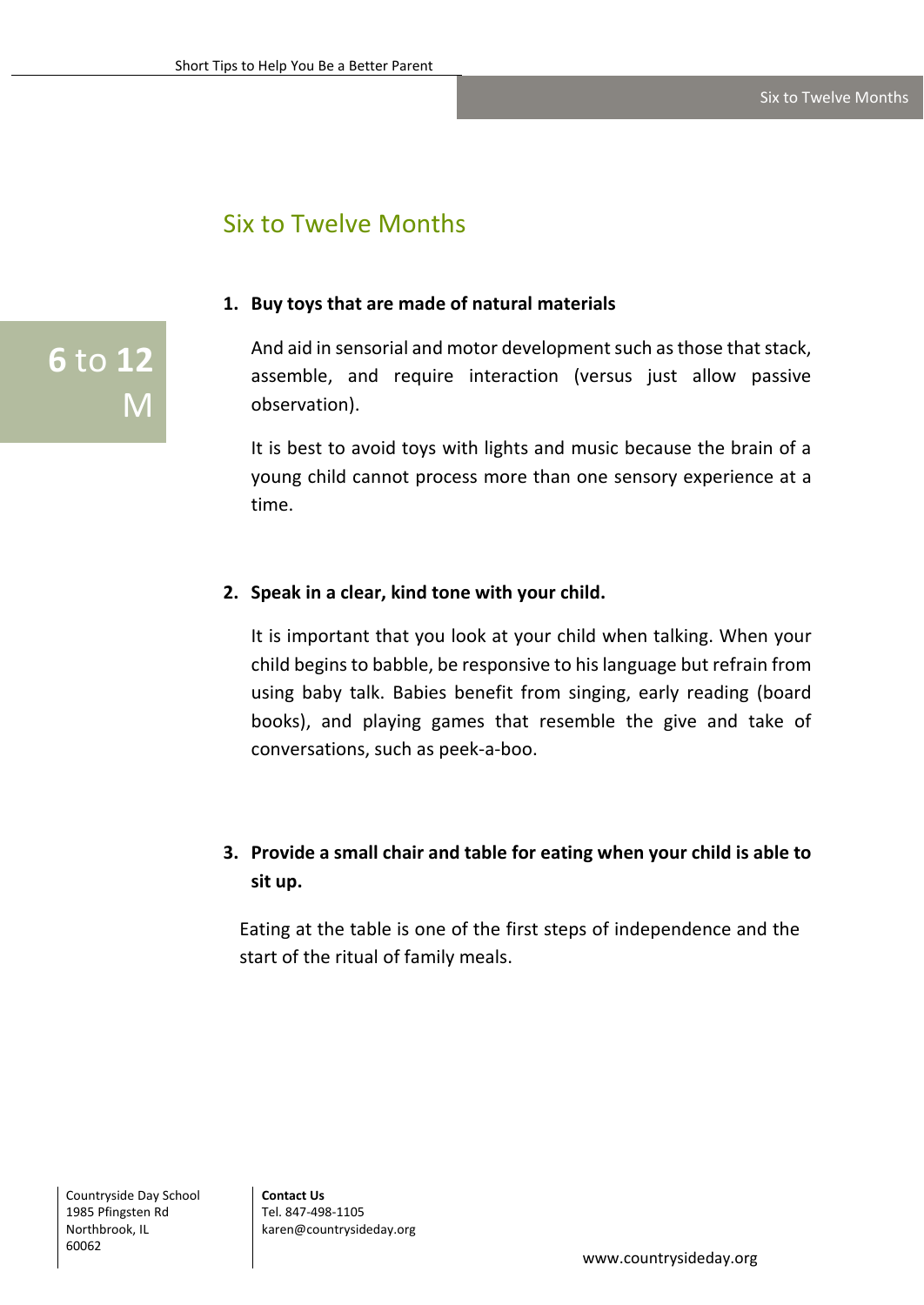## Twelve to Eighteen Months

**1. Avoid interrupting your child when he is focused.** Interruptions teach a child to be distracted. Your child's

concentration will cultivate self- discipline and creativity.

- **2. Offer your child a potty when he starts sitting up on his own.** Keeping detailed notes of urination times may help you guide your child to the potty when needed. Other than in the bathroom, you may want to have a potty in a central location where your child spends the most time such as the family room.
- **3.** Avoid rewards (e.g., gold stars, candy, etc.) and punishments when potty training. Your child will use the potty when he is ready if it is easily accessible. This independence will add to his growing selfconfidence.
- **4.** Stop your child's disorderly behavior and redirect his energy whenever it arises. It is important that this be handled firmly, but kindly. At this age, it can often be done by distracting your child and diverting his attention to other matters. When your child is having a conflict with another child, verbalize the issue in a simple, short, non-judgmental fashion to help resolve it.

Countryside Day School 1985 Pfingsten Rd Northbrook, IL 60062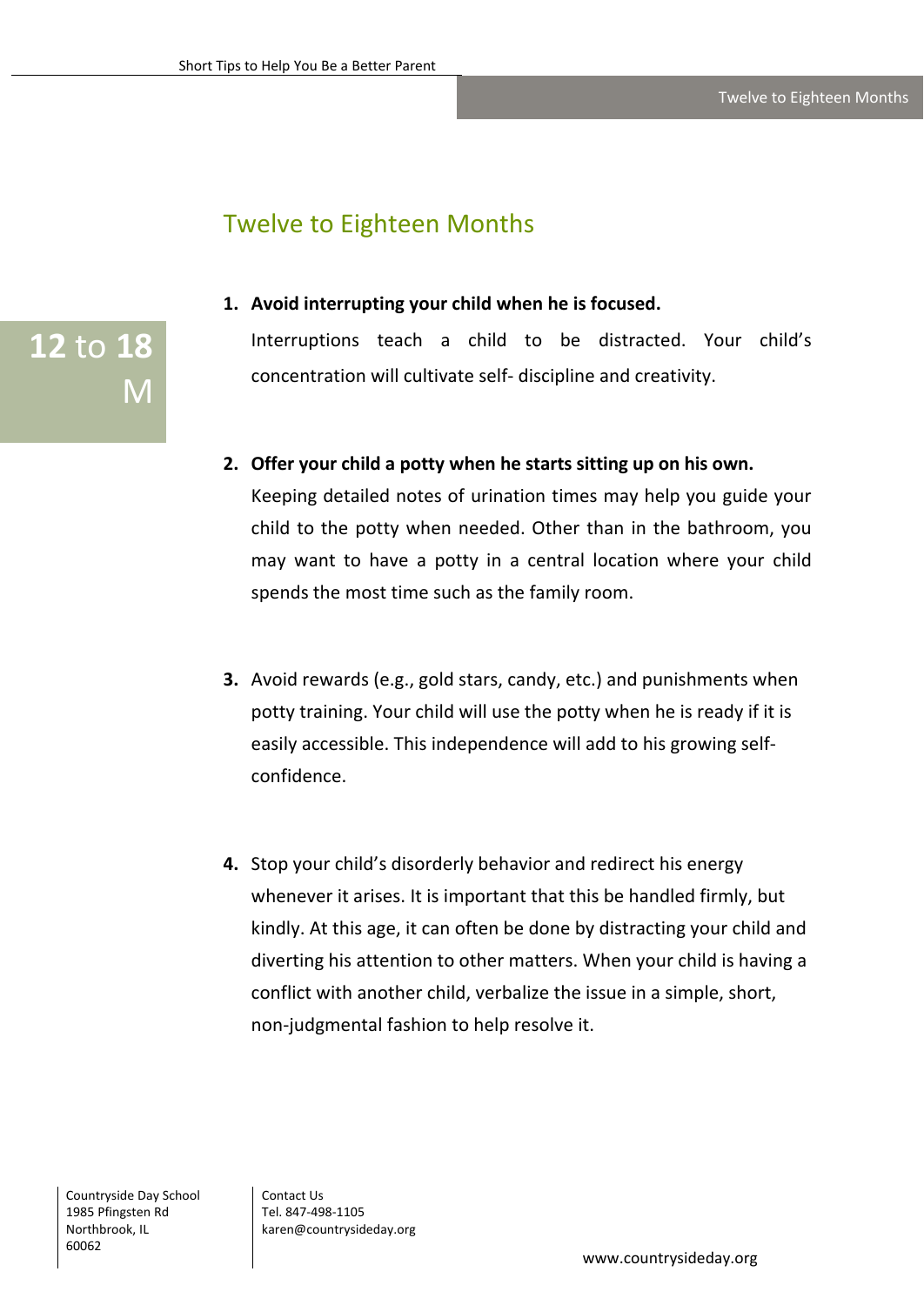## Eighteen Months to Three Years

**1. Slow down and work at your child's pace.**

Try not to over schedule the day. Allow your child to fully absorb his activities.

**2. Your child may choose to play alone or prefer parallel play (play in the same area with another child but not directly interface).**

Be aware that older siblings/children may be frustrated by this orientation.

#### **3. Provide limits and structure for your child.**

For your child to feel secure, he must experience clear, consistent and appropriate expectations, guidelines, feedback, and follow-through. It is important that parents agree about expectations and support each other in enforcing them.

#### **4. Limit television watching, even in the background.**

The American Academy of Pediatrics recommends that children two and under should not be exposed to television.

#### **5. Have your child share in the household work.**

This may include activities such as washing dishes, cooking, dusting, sweeping the floor, folding clothes, and watering plants. Showing your child how to participate as a productive member of the family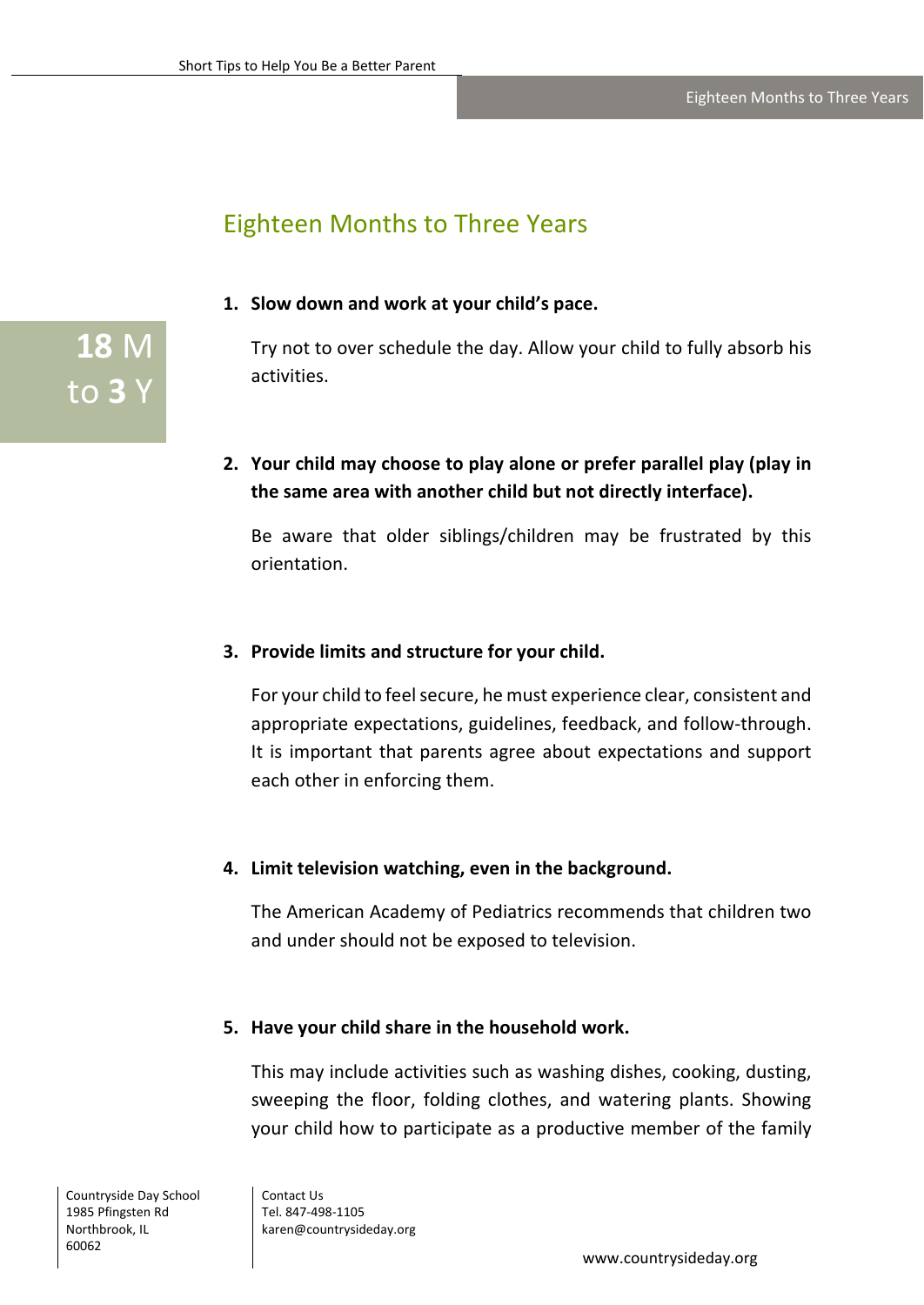and community sends an important message about his value and the importance of his contributions.

- **6. Have a designated place for everything used by the child and help your child to return items when her tasks are completed.** Remember, external order promotes internal order. Have small baskets and traysto display toys, tools, and work with just a few small items per basket. Simplify and store extra toys in the closet to be rotated every two weeks.
- **7. Promote language and emotional development by engaging in meaningful conversation using specific, accurate speech and precise vocabulary.**

Be sure to listen and elaborate on what your child is saying.

#### **8. Set up a reading area.**

Have 4 or 5 nicely illustrated, well-written, non-fiction books displayed with covers facing your child (children have a hard time recognizing books by their spines). Incorporate reading time into everyday routine.

**9. Have an arts and crafts area where there is a low table and accessible art supplies.**

Art activities promote creativity as well as the development of fine motor skills, perceptual organization, sequencing, and analytic thinking

#### **10. Enjoy nature together.**

Countryside Day School 1985 Pfingsten Rd Northbrook, IL 60062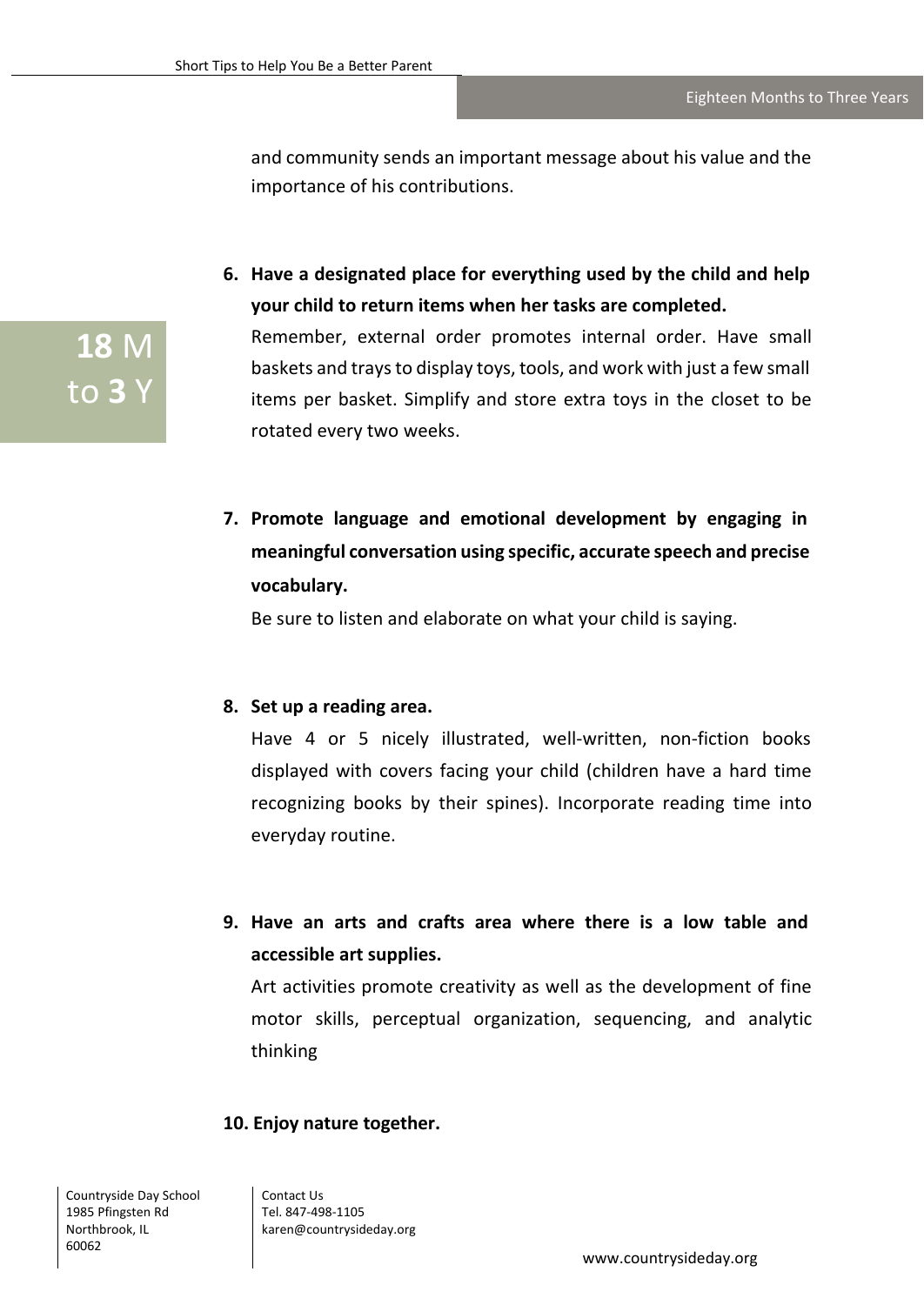Spend time outdoors exploring plants, insects, and rocks. Your child will be fascinated by what the world has to offer.

#### **11.Try not to explain things in too much detail.**

You child is in the sensorial period of learning so his learning is optimized by hands on experiences.

**18** M to **3** Y

Countryside Day School 1985 Pfingsten Rd Northbrook, IL 60062

Contact Us Tel. 847-498-1105 karen@countrysideday.org

www.countysideday.org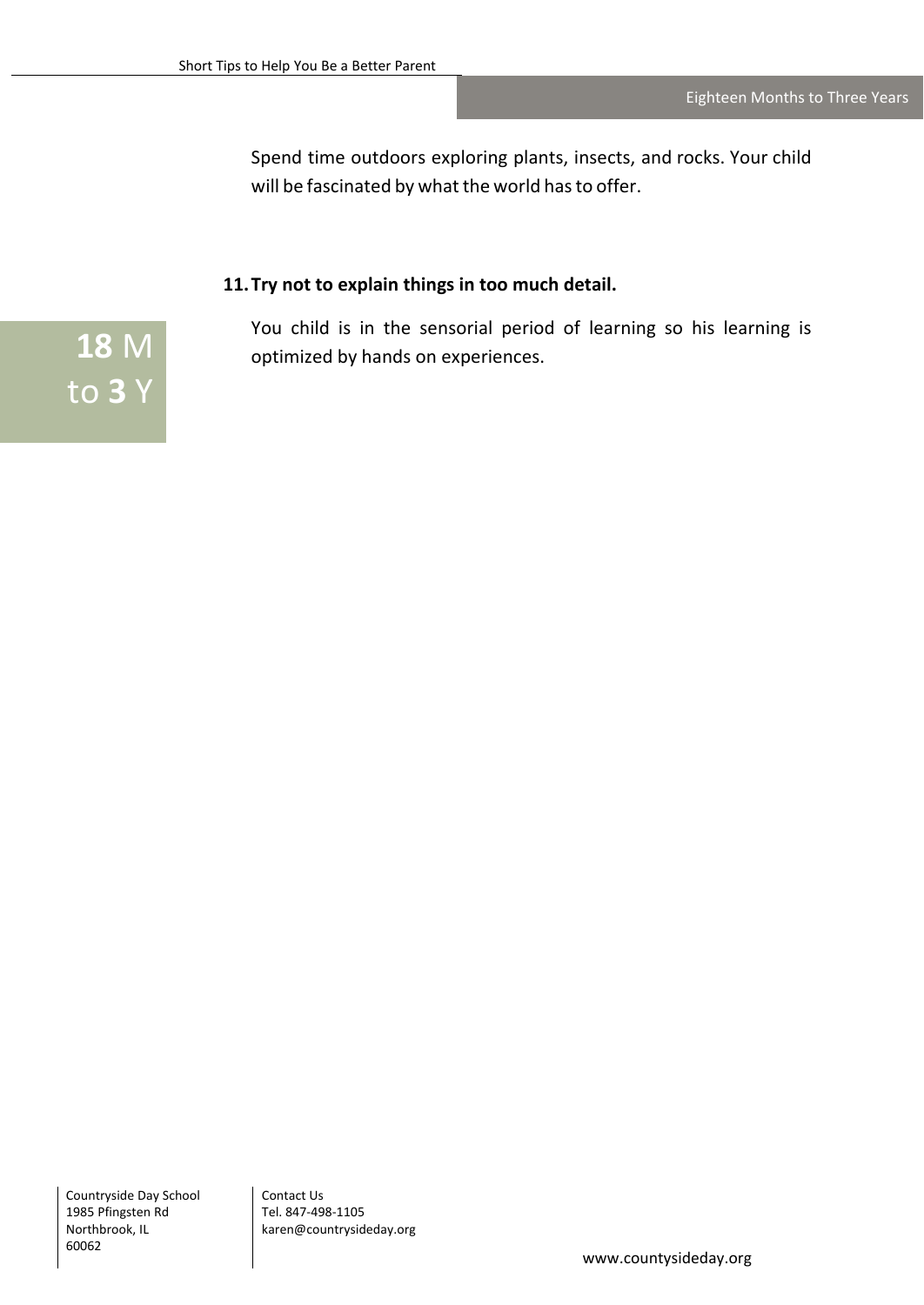## Three to Six Years

#### **1. Enroll your child in school.**

Your child is gaining a much better understanding of himself and his surroundings. Building a community outside of the family is important for your child's growing sense of self and the development of his social skills.

#### **2. Encourage home activities that strengthen the hand for writing.**

Puzzles, sewing, gardening, molding clay, cleaning, and finger painting all help this endeavor.

#### **3. Show your child your interest and curiosity in the world.**

Your questions will stimulate your child's own thoughts, ideas, and choices.

#### **4. Only keep adults in your life who are positive role models for your child.**

#### **5. Be a model of courtesy, acceptance, and kindness towards others.**

Participate in community service projects particularly when children can be involved. Teach your child about other cultures by introducing him to other countries through books, products, cooking, literature, people, celebrations, and rituals.

#### **6. Provide unconditional love and avoid rewards and punishments.**

**3** to **6** 

Y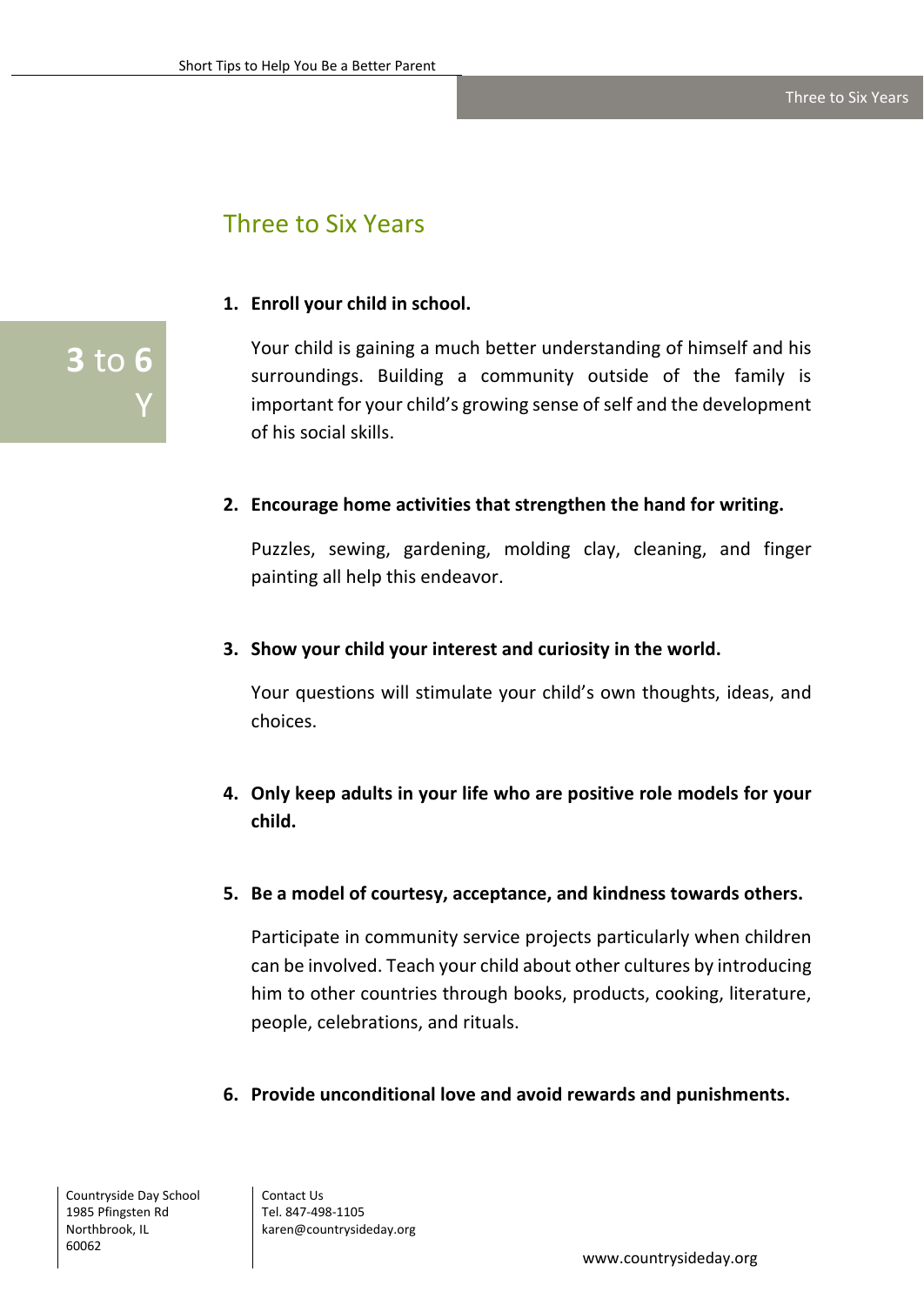#### **7. Be careful not to talk to others in his presence as though he is not there.**

Allow your child to answer the questions that are presented to him by others as well as questions concerning your child that are asked in his presence (assuming they address matters that he is able to answer).

#### **8. Offer more freedom and more responsibility.**

As your child's motor skills grow and allow for greater participation in your daily life, slowly offer him more freedom. When given freedom, a child is faced with making choices which is important in the formation of the intellect.

#### **9. Treat errors kindly.**

Mistakes and accidents are usually sign that your child is practicing new skills or testing his limits. Being understanding towards errors encourages a child to keep trying.

#### **10. Learn to observe your child.**

It is important that you and your home environment change with each new stage of your child's development. Take a few minutes every day to notice the small details of your child's life. You may want to journal and discuss your observations with your partner. Your reflections on matters such as your child's emotional development, physical needs, changing eating habits, academic interests, likes and dislikes, friends, activities around the house, and sibling dynamics will prepare you to support your child's constant development.

Countryside Day School 1985 Pfingsten Rd Northbrook, IL 60062

Contact Us Tel. 847-498-1105 karen@countrysideday.org

**3** to **6** 

Y

www.countrysideday.org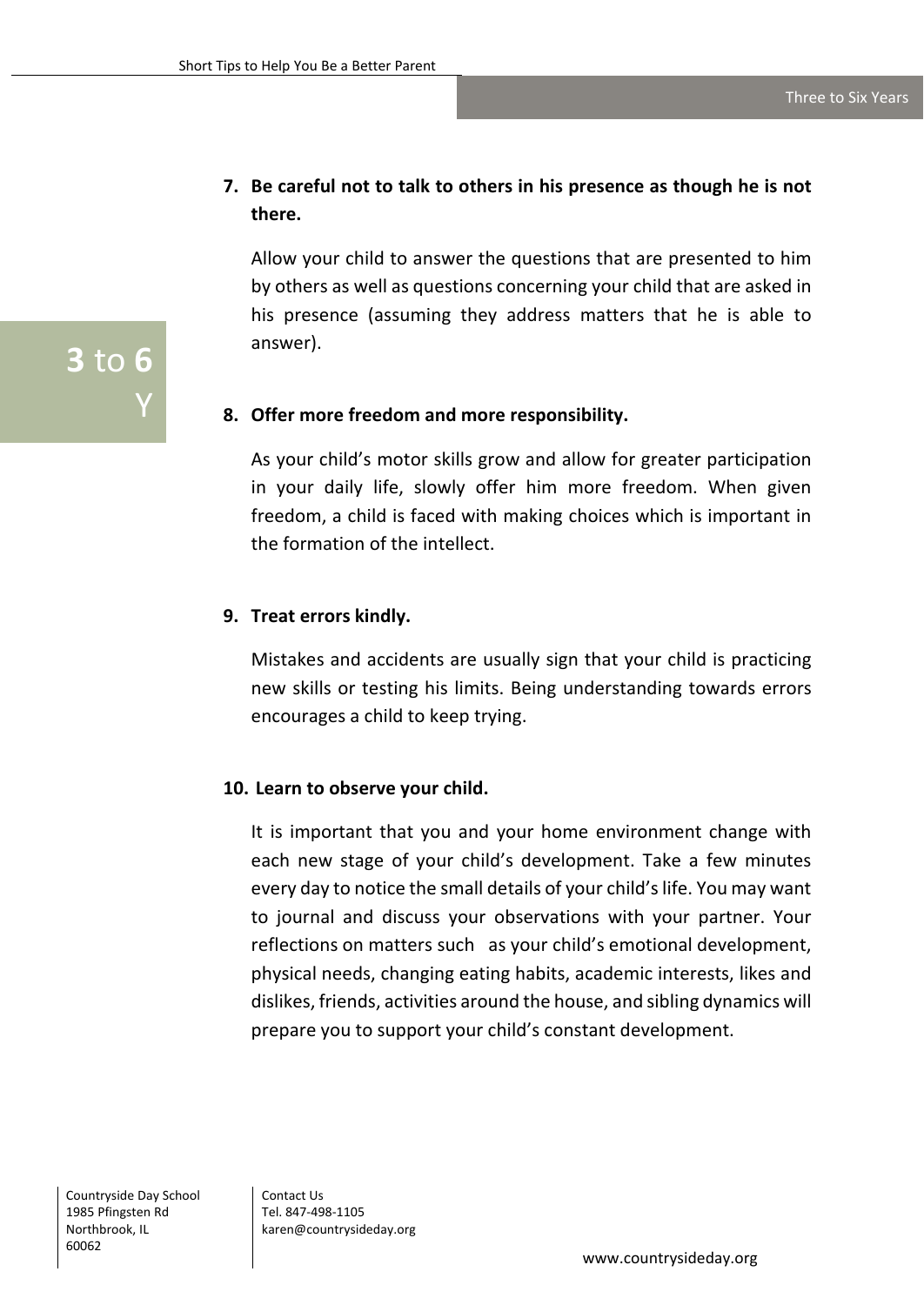- **11. Continue to encourage and allow your child to participate in ageappropriate household jobs so that he will develop a sense of confidence and feel like he is a contributing member of your family.**
- **12. Promote lifelong learning by searching for knowledge and scientific truths with your child.**

Visit libraries, museums, aquariums, and science centers. Take tours of bakeries, fire stations, candy factories or whatever is of interest.

#### **13. Include storytelling in your family's daily routine.**

Your child will love to hear stories about your childhood, your family's origin, and your daily events.

#### **14. Establish family times and family rituals.**

Meals together are important to the social fabric of your family and establishing healthy eating habits.

#### **15. Assure that your child has some quiet, unscheduled, and uninterrupted time.**

This allows your child to establish his own internal world and develop his own stream of consciousness. Due to your child's growing understanding of himself and the world around him, he is able to reflect on activities and events of the day with depth and focus.